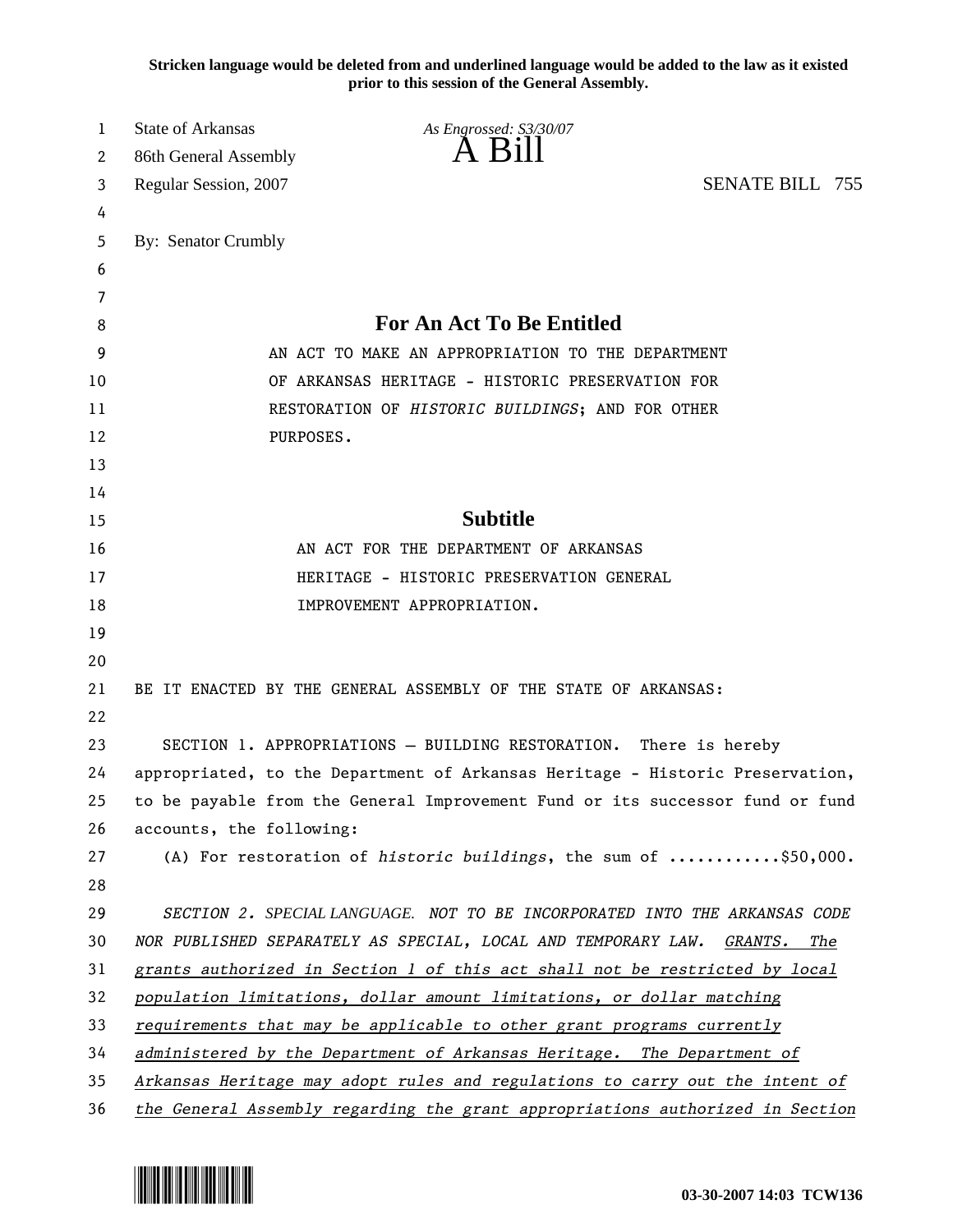1 *1 of this Act.*

2 *The provisions of this section shall be in effect only from July 1, 2007*  3 *through June 30, 2009.*

4

*SECTION 3. As referenced in SECTION 3 of the Act introduced as Senate Bill 833 of 2007, the authorized funding for the project for restoration of the historic buildings at "Old Main" at Arkansas Baptist College shall instead be deemed to be for restoration of historic buildings.*

9

10 *SECTION 4. As referenced in SECTION 3 of the Act introduced as House*

11 *Bill 2501 of 2007, the authorized funding for the project for restoration of* 

12 *the historic buildings at "Old Main" at Arkansas Baptist College shall* 

13 *instead be deemed to be for restoration of historic buildings.*

14

15 SECTION *5*. DISBURSEMENT CONTROLS. (A) No contract may be awarded nor 16 obligations otherwise incurred in relation to the project or projects 17 described herein in excess of the State Treasury funds actually available 18 therefor as provided by law. Provided, however, that institutions and 19 agencies listed herein shall have the authority to accept and use grants and 20 donations including Federal funds, and to use its unobligated cash income or 21 funds, or both available to it, for the purpose of supplementing the State 22 Treasury funds for financing the entire costs of the project or projects 23 enumerated herein. Provided further, that the appropriations and funds 24 otherwise provided by the General Assembly for Maintenance and General 25 Operations of the agency or institutions receiving appropriation herein shall 26 not be used for any of the purposes as appropriated in this act.

27 (B) The restrictions of any applicable provisions of the State Purchasing 28 Law, the General Accounting and Budgetary Procedures Law, the Revenue 29 Stabilization Law and any other applicable fiscal control laws of this State 30 and regulations promulgated by the Department of Finance and Administration, 31 as authorized by law, shall be strictly complied with in disbursement of any 32 funds provided by this act unless specifically provided otherwise by law. 33

34 SECTION *6*. LEGISLATIVE INTENT. It is the intent of the General Assembly 35 that any funds disbursed under the authority of the appropriations contained 36 in this act shall be in compliance with the stated reasons for which this act